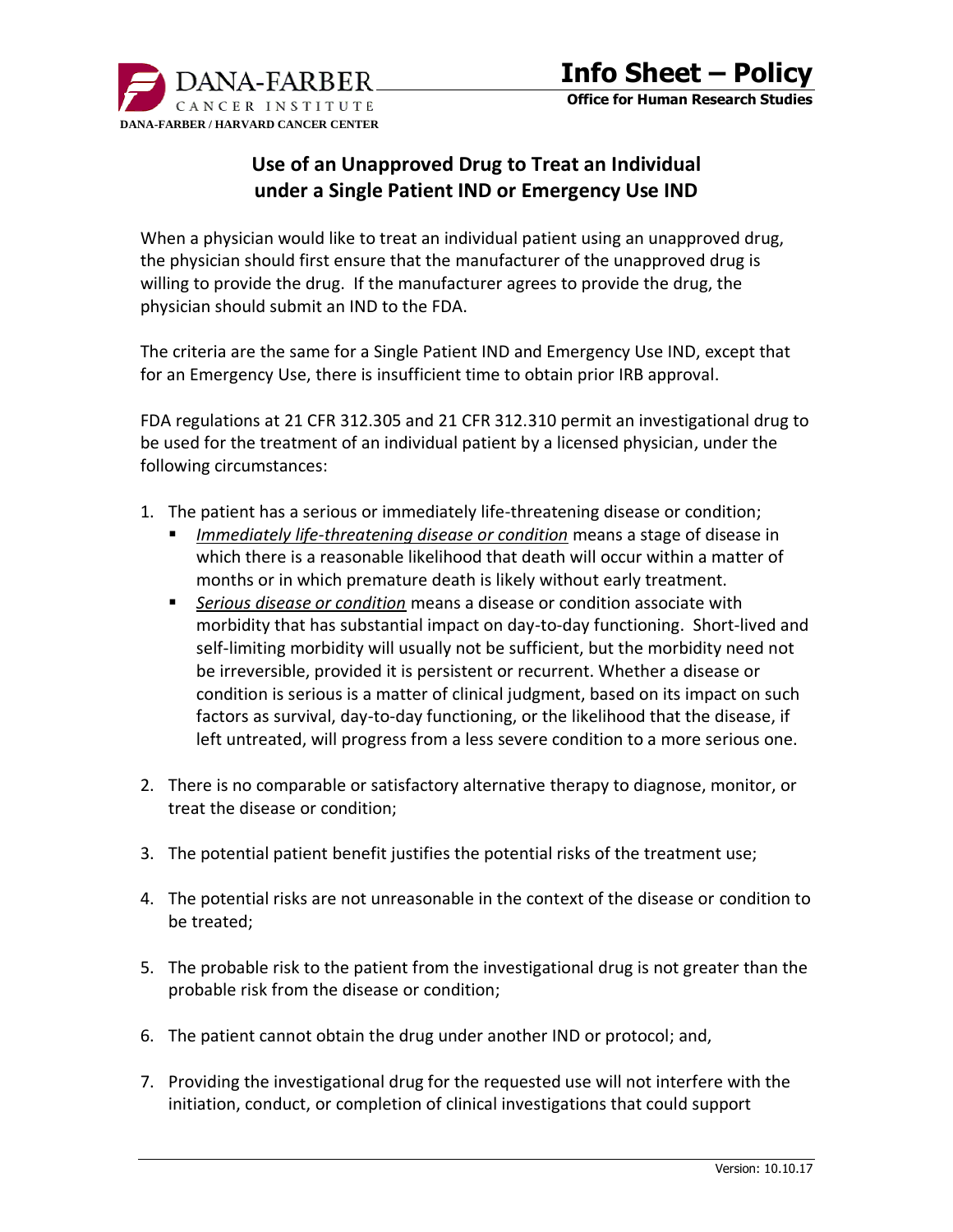marketing approval of the expanded access use or otherwise compromise the potential development of the expanded access use.

### **Please refer to the FDA's website on Physician Request for an Individual Patient IND under Expanded Access for Non-Emergency or Emergency Use for the most current information presented below.**

When a physician would like to submit an Investigational New Drug application (IND) to obtain an unapproved drug for an individual patient, he or she should first ensure that the manufacturer of the unapproved drug is willing to provide the drug. If the manufacturer agrees to provide the drug, the physician should submit an IND to the appropriate review division. (See Division Contact Information below)

In an emergency situation, the request to use the drug may be made via telephone or other rapid means of communication, and authorization to ship and use the drug may be given by the FDA official over the telephone. In these situations, known as emergency INDs, shipment of and treatment with the drug may begin prior to FDA's receipt of the written IND submission that is to follow the initial request.

In a non-emergency situation, a written request (IND) for individual patient use of an investigational drug must be received by the FDA before shipment of and treatment with the drug may begin. These non-emergency requests are known as individual patient INDs. The IND should include the following information:

- **Statement that this is a request for an individual patient IND** for treatment use (specifying whether it is an emergency IND or individual patient IND) should be at the top of the correspondence and on the mailing cover.
- **Brief Clinical History** of the patient including:
	- o the diagnosis
	- o the disease status
	- o prior therapy
	- o response to prior therapy
	- $\circ$  the rationale for requesting the proposed treatment, including a list of available therapeutic options that would ordinarily be tried before the investigational drug or an explanation of why use of the investigational drug is preferable to use of available therapeutic options.
- **Proposed Treatment Plan** including:
	- o the dose
	- o route
	- o planned duration
	- o monitoring procedures
	- modifications (e.g. dose reduction or treatment delay) for toxicity.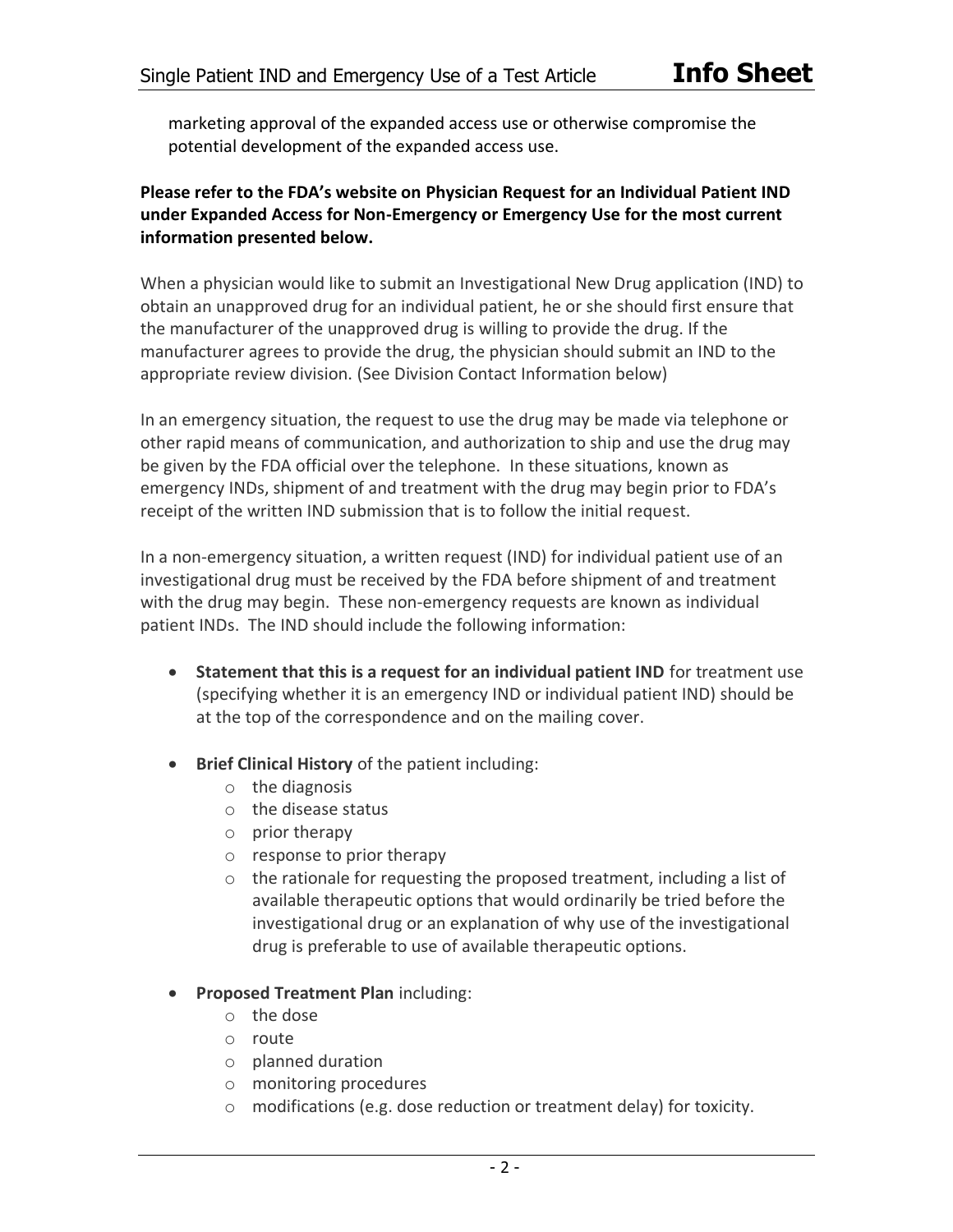- o Reference a published protocol or journal article if appropriate.
- **Chemistry, Manufacturing, and Controls Information and Pharmacology and Toxicology Information**, including a description of the manufacturing facility. The requirement for this information may be met by providing a Letter of Authorization (LOA) to refer to this information if it has been previously submitted to FDA (for example, to an existing IND or NDA). The treating physician should contact the sponsor of the previously submitted information for such authorization and letter. The letter of authorization should include relevant identifying information, such as the sponsor's relevant application (e.g., IND) number.
- **Informed Consent Statement** that states that informed consent and approval of the use by an appropriate Institutional Review Board (IRB) will be obtained prior to initiating treatment. In the case of an emergency, treatment may begin without prior IRB approval, provided the IRB is notified of the emergency treatment within 5 working days of treatment.
- **Investigator Qualification Statement** that specifies the training, experience, and licensure of the treating physician. The first two pages of a Curriculum Vitae typically contain this information and are usually sufficient.

### **FDA Guidance and Forms:**

On October 3, 2017, the FDA announced that they have further streamlined the expanded access process by updating the Form 3926 to allow for a waiver of the requirement for review and approval at a convened IRB meeting. Investigators will still be required to submit requests to OHRS for IRB review and approval but now OHRS will route submissions for expedited IRB review by an IRB chair or designee.

https://blogs.fda.gov/fdavoice/index.php/2017/10/expanded-access-fda-describesefforts-to-ease-application-process/

Form FDA 3926 and Instructions:

- Form FDA 3926: https://www.fda.gov/downloads/aboutfda/reportsmanualsforms/forms/ucm50 4572.pdf
- Instructions for Filling Out Form FDA 3926 Individual Patient Expanded Access, Investigational New Drug Application (IND): https://www.fda.gov/downloads/aboutfda/reportsmanualsforms/forms/ucm50 4574.pdf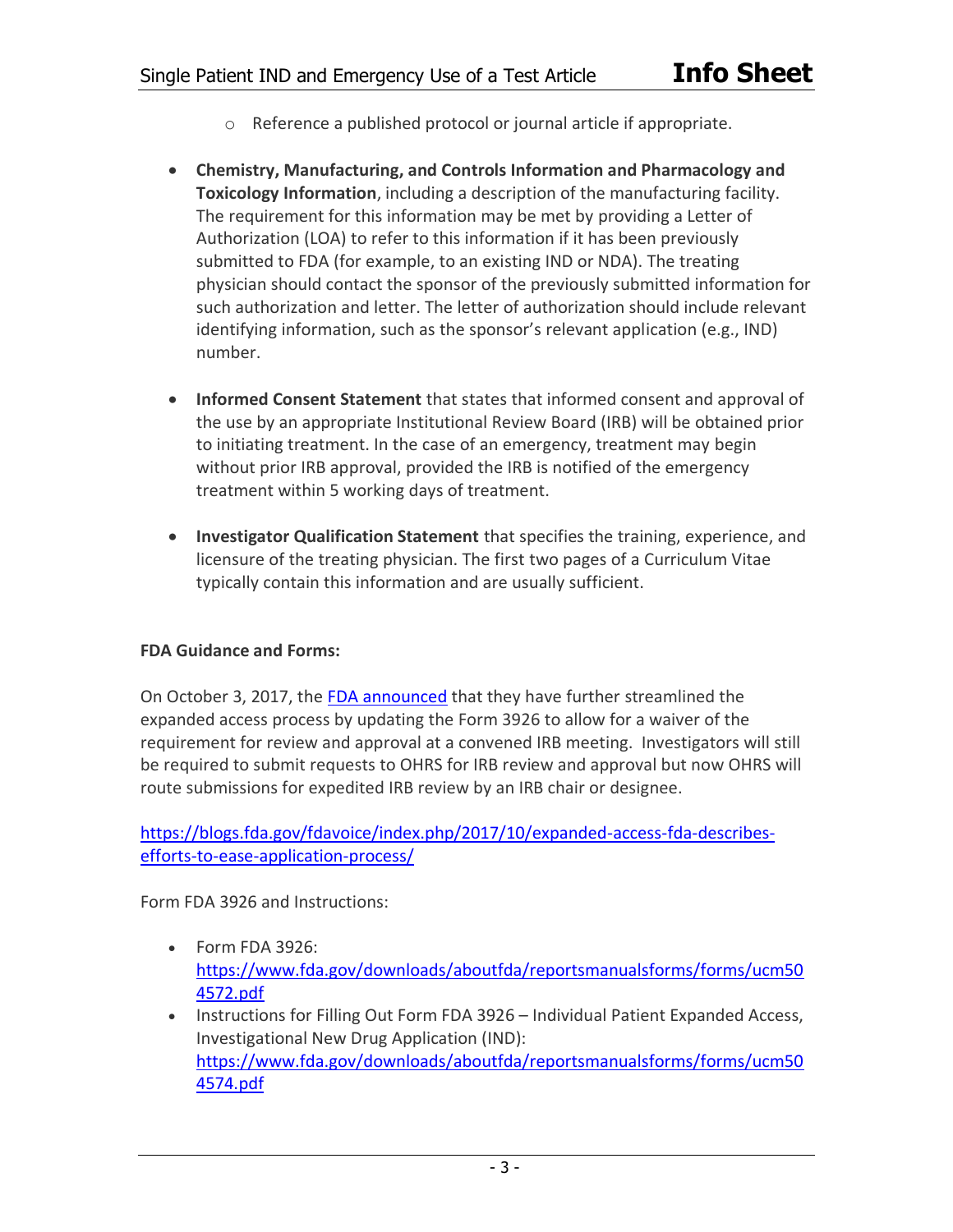Guidance Documents:

- Individual Patient Expanded Access Applications: Form FDA 3926 Guidance: https://www.fda.gov/downloads/drugs/guidancecomplianceregulatoryinformati on/guidances/ucm432717.pdf
- Expanded Access to Investigational Drugs for Treatment Use Questions and Answers Guidance: https://www.fda.gov/downloads/drugs/guidancecomplianceregulatoryinformati on/guidances/ucm351261.pdf
- Waiver of IRB Requirements for Drug and Biological Product Studies Information Sheet: https://www.fda.gov/downloads/regulatoryinformation/guidances/ucm126500. pdf

Webpages:

- Compassionate Use Home Page: https://www.fda.gov/NewsEvents/PublicHealthFocus/ExpandedAccessCompassi onateUse/default.htm
- Single Patient Expanded Access Fact Sheet and Checklist: https://www.fda.gov/downloads/NewsEvents/PublicHealthFocus/ExpandedAcce ssCompassionateUse/UCM504494.pdf
- Expanded Access Information for Physicians: https://www.fda.gov/NewsEvents/PublicHealthFocus/ExpandedAccessCompassi onateUse/ucm429624.htm
- For Physicians: A guide to Non-emergency single patient expanded access submissions:

https://www.fda.gov/Drugs/DevelopmentApprovalProcess/HowDrugsareDevelo pedandApproved/ApprovalApplications/InvestigationalNewDrugINDApplication/ ucm570937.htm

## **FDA CDER Contact telephone number and facsimile number.**

A number will be assigned to the application. The IND sponsor (treating physician) should provide this IND number to the drug supplier, so the supplier may ship the drug to the treating physician. The FDA will either allow the treatment use to proceed or not allow it to proceed (put the application on clinical hold). The IND is considered active (treatment with the drug may proceed) 30 days after FDA receives the IND submission or upon earlier notification of the physician by FDA. If the treatment use is not allowed to proceed (i.e., a clinical hold is placed on the application), FDA will notify the physician of this decision initially via a telephone call. The call will be followed by a written letter that provides the reasons for FDA's denial of the request.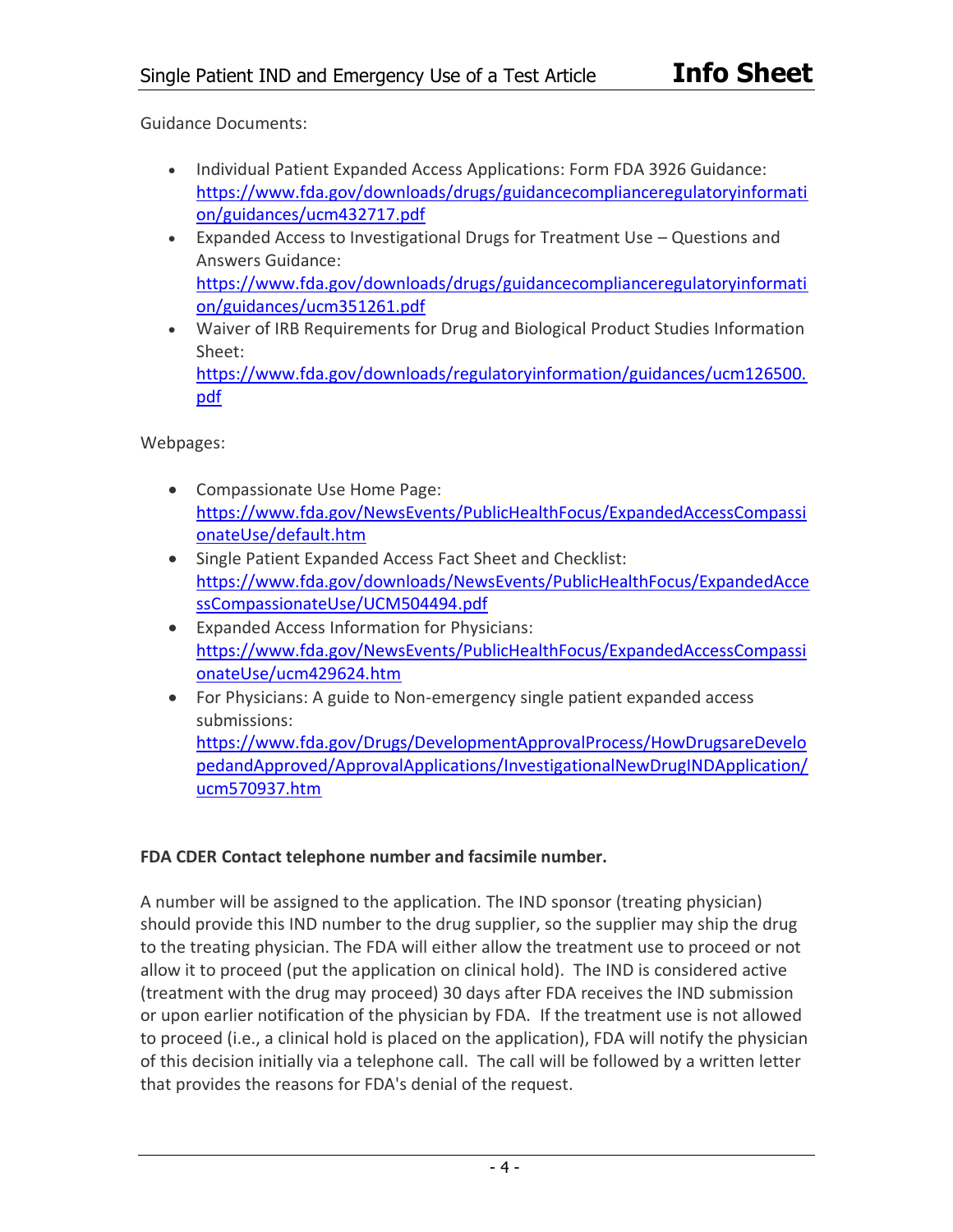For further information, please contact CDER's Division of Drug Information (DDI) at phone: 301-796-3400 or 855-543-3784; fax: 301-431-6353; or e-mail: druginfo@fda.hhs.gov or the appropriate CDER Review Division.

| <b>CDER Review Division</b>                                  | <b>Telephone</b><br><b>Number</b> | <b>FAX Number</b> |
|--------------------------------------------------------------|-----------------------------------|-------------------|
| Division of Anti-Viral Products                              | 301-796-1500                      | 301-796-9883      |
| Division of Oncology Products 1                              | 301-796-2330                      | 301-796-9845      |
| Division of Oncology Products 2                              | 301-796-2320                      | 301-796-9849      |
| Division of Hematology Products                              | 301-796-7550                      | 301-796-9849      |
| Division of Reproductive and Urologic Products               | 301-796-2130                      | 301-796-9897      |
| Division of Medical Imaging Products                         | 301-796-2050                      | 301-796-9848      |
| Division of Gastroenterology and Inborn Errors<br>Products   | 301-796-2120                      | 301-796-9905      |
| Division of Anesthesia, Analgesia, and Addiction<br>Products | 301-796-2280                      | 301-796-9723      |
| Division of Metabolism and Endocrinology Products            | 301-796-2290                      | 301-796-9712      |
| Division of Pulmonary, Allergy and Rheumatology<br>Products  | 301-796-2300                      | 301-796-9728      |
| Division of Dermatology and Dental Products                  | 301-796-2110                      | 301-796-9895      |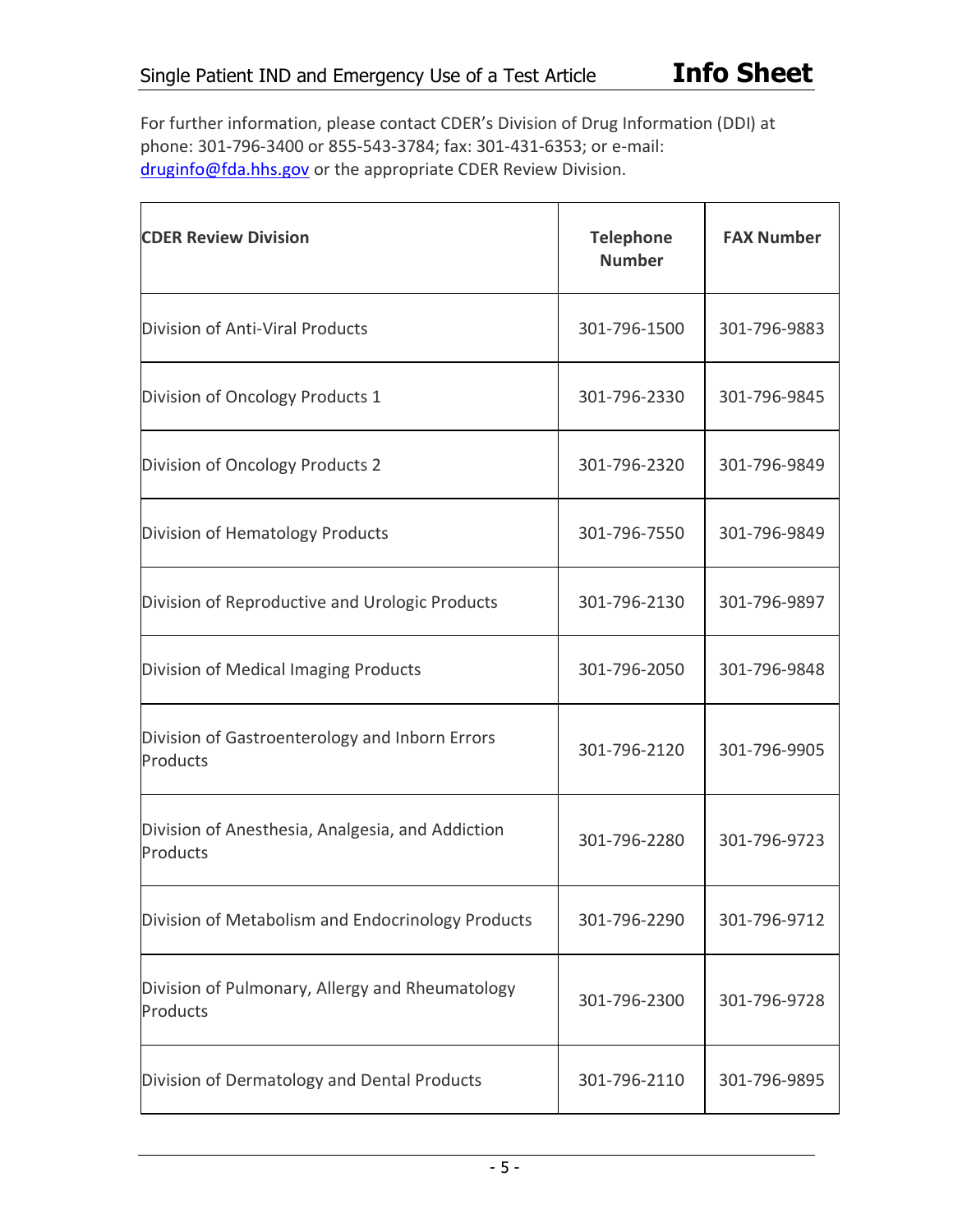| <b>CDER Review Division</b>                      | <b>Telephone</b><br><b>Number</b> | <b>FAX Number</b> |
|--------------------------------------------------|-----------------------------------|-------------------|
| Division of Anti-Infective Products              | 301-796-1400                      | 301-796-9883      |
| Division of Transplant and Ophtalmology Products | 301-796-1600                      | 301-796-9881      |
| Division of Cardiovascular and Renal Products    | 301-796-2270                      | 301-796-9841      |
| Division of Neurology Products                   | 301-796-2250                      | 301-796-9839      |
| Division of Psychiatry Products                  | 301-796-2260                      | 301-796-9838      |

## **Contact Information for Emergency Individual Patient INDs**

### **During normal business hours (8 am – 4:30 pm EST weekdays)**

For general questions about expanded access for emergency use for investigational drugs, contact CDER's Division of Drug Information (DDI) at phone: 301-796-3400 or 855-543-3784; fax: 301-431-6353; or e-mail: druginfo@fda.hhs.gov.

For questions about expanded access for emergency use for a specific investigational drug, contact the appropriate review division, if known, or DDI, if not known.

If DDI and the review division are not available, contact the CDER Emergency Coordinator (CEC) of the Counter-Terrorism and Emergency Coordination Staff (CTECS) at phone: 301-796-9900 or 301-796-2210; fax\*: 301-431-6356; or e-mail at : cdererops@fda.hhs.gov . \* Please call or e-mail the CDER Emergency Coordinator before faxing documents.

### **After hours (after 4:30 pm EST weekdays and all day on weekends)**

All questions about and requests for expanded access for emergency use for drugs, biologics and medical devices should be directed to the FDA Emergency Call Center, telephone: 866-300-4374.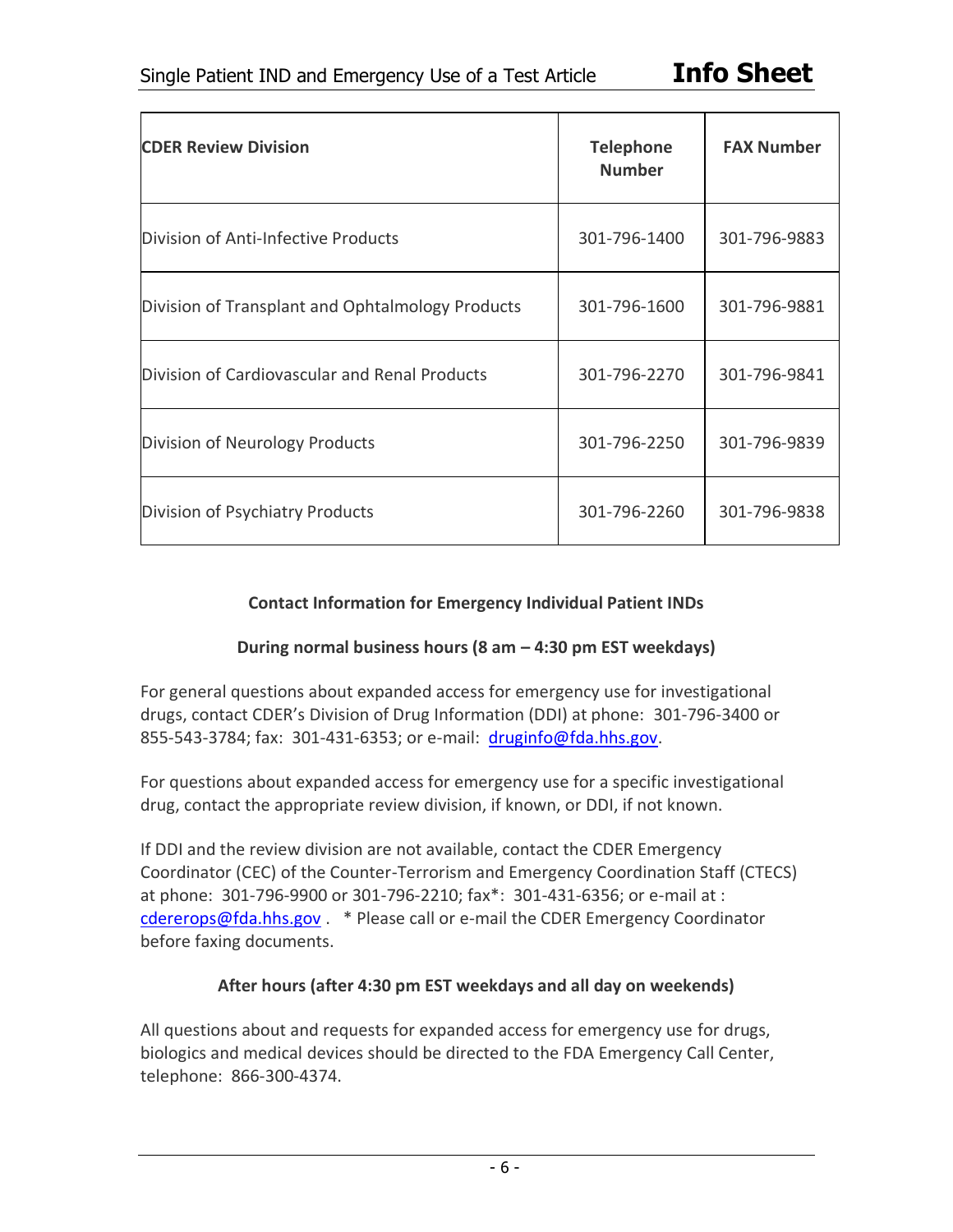### **Single Patient IND - OHRS Submission Requirements**

Prior IRB Review is required. Investigators should submit a New Project Application through iRIS. These submissions are automatically assigned high priority for review.

The following documents should be submitted for IRB review:

- 1. Letter from the investigator explaining the rationale for the intended use in the single patient and addressing the regulatory requirements noted above.
- 2. FDA approval of the single patient (expanded access) submission or documentation that FDA approval will be pursued and provided to OHRS; and,
- 3. Letter from the sponsor agreeing to the single patient use
- 4. Protocol or reference to protocol that will be used
- 5. Consent form
- 6. IDB (if applicable)

PLEASE NOTE:

- **1. FDA approval must be provided to OHRS as soon as possible.** Receipt of documentation of approval will be a condition of IRB approval.
- **2. OncPro.** The protocol will be posted to OncPro after IRB approval is obtained and once the submission is activated.
- **3. The consent document must be written for one individual** and must clearly explain that the individual is not otherwise eligible for other open and approved trials.

### **Emergency Use - OHRS Submission Requirements:**

An exemption under FDA regulations at 21 CFR 56.104 (c) permits the emergency use of an investigational drug on a **one-time basis per institution** without IRB review and approval, but with informed consent, only when all of the following conditions are met:

- 1. There is insufficient time to obtain IRB approval; and,
- 2. The emergency use is reported to the IRB within five working days.

Procedurally, the following steps must be taken prior to the emergency use of a test article: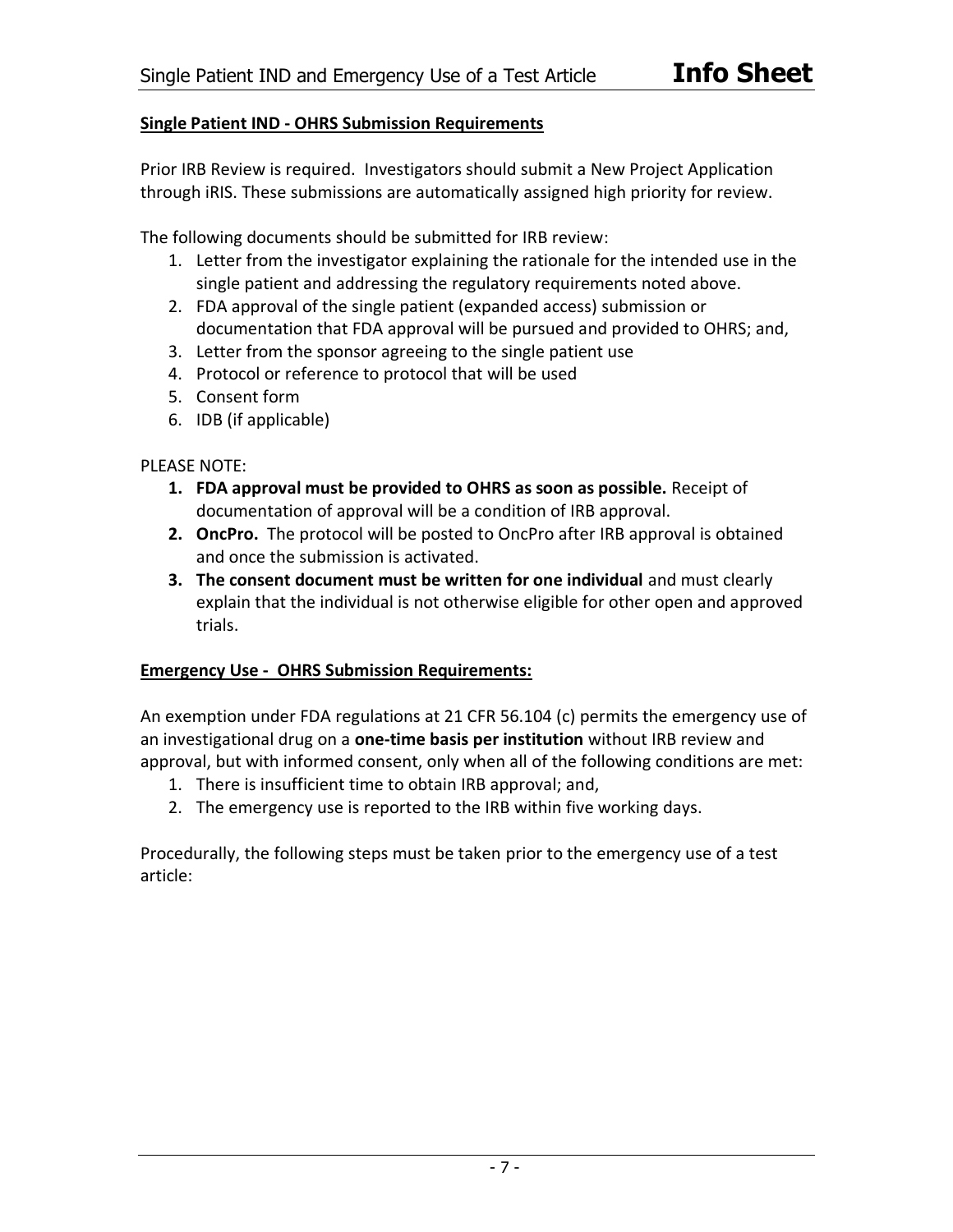

- **1. Sponsor approval:** It is the responsibility of the requesting physician to obtain the approval of the sponsor (manufacturer) and to obtain drug for the purpose of this emergency use. Any drug in stock can only be transferred from another approved research protocol for use in this emergency setting with the approval of the sponsor. The requesting physician must contact Pharmacy directly for drug distribution.
- **2. FDA approval is required prior to use:** If the FDA reviewing official authorizes the emergency use by telephone, the study team should memorialize the telephone conversation in a Note-to-File.
- 3. **OHRS Regulatory Criteria Verification**: As soon as possible, the requesting physician must send a high priority email to OHRS@dfci.harvard.edu detailing how the Emergency Use request meets the seven regulatory conditions outlined above and set out in 21 CFR 312.305 and 21 CFR 312.310. The physician must provide OHRS with a protocol and consent form (below).
- 4. **Protocol Document**: The study team must provide a protocol document (or reference an existing protocol number) that will be followed. Any planned deviations from the protocol plan should be summarized and submitted on an Alert Page.